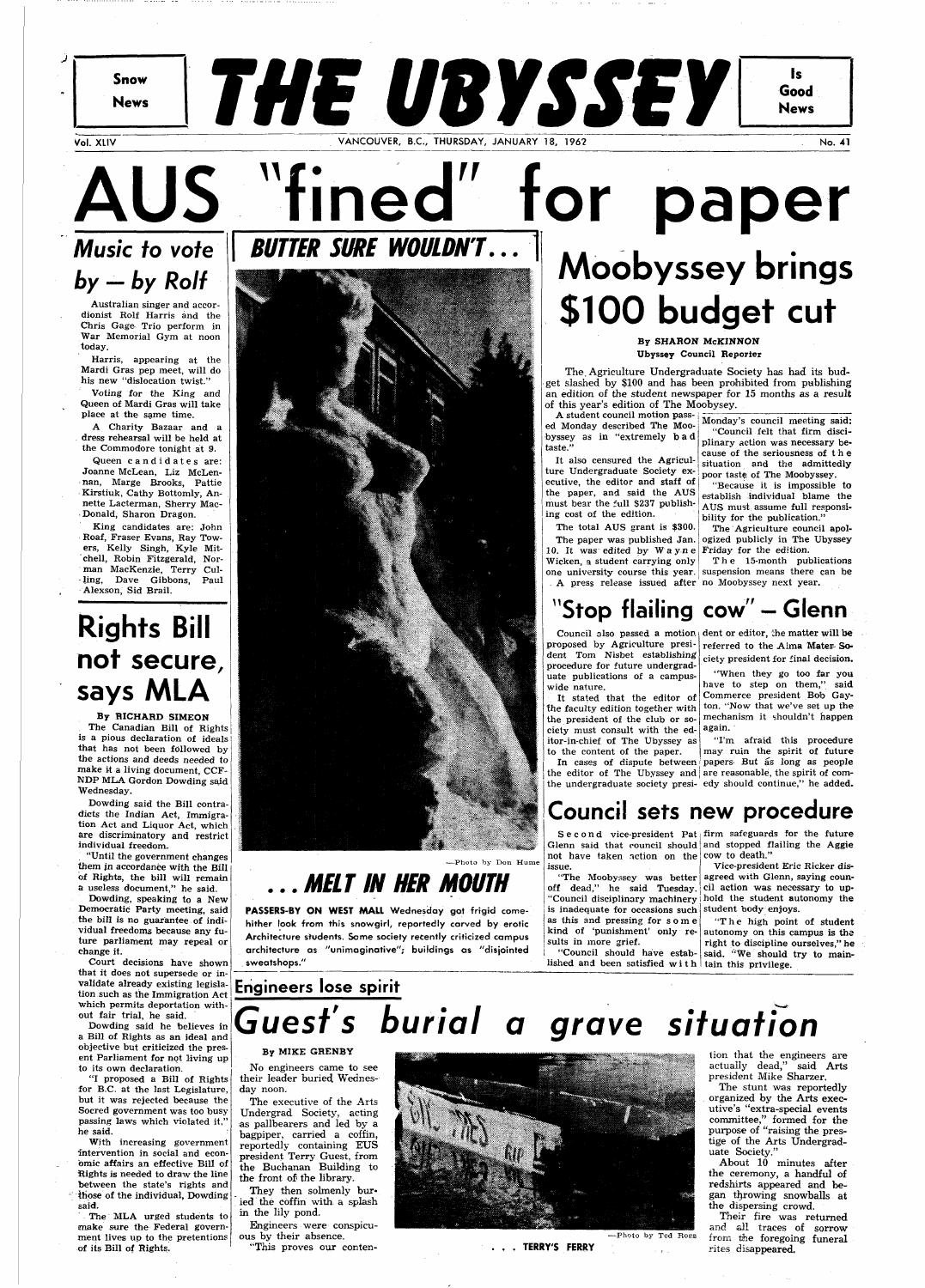## *THE UBYSSEY*

Authorized as second class mail by the Post Office Department, Ottawa, and for payment of postage in cash.

### MEMBER CANADIAN UNIVERSITY PRESS

Published three times weekly throughout the University year in Vancouver by the Alma Mater Society, University of B.C. Editorial opinions expressed are those of the Editor of The Ubyssey and not mecessarily those of the A

### Editor-in-Chief: Roger McAfee

| Managing Editor Denis Stanley<br>Associate Editor Ann Pickard<br>and Fletcher and Teacher and Teacher<br>News Editor<br>$City$ Editor $\ldots$ $\ldots$ $\ldots$                                                                         | Keith Bradbury |
|------------------------------------------------------------------------------------------------------------------------------------------------------------------------------------------------------------------------------------------|----------------|
| CUP Editor<br>. Maureen Covell<br>Photography Editor Don Hume<br>. Sharon Rodney<br>Senior Editor<br>Sports Editor Mike Hunter<br>Photography Manager<br>Critics Editor David Bromige<br>Editorial Research Bob Hendrickson, Ian Cameron | Byron Hender   |

#### STAFF THIS ISSUE

REPORTERS: Mike Grenby, Mike Horsey, Tim Padmore, Richard Simeon, Pat Horrobin, George Railton, Ian Cameron, Sharon McKinnon.

TECHNICAL: Bill Wyness, Pauline Fisher, Ted Ross, Karen Bainter.

## *Forward look!*

For the first time this year The Ubyssey congratulates council. At its last Monday sitting, which ran well into Tuesday morning, council "fined" the Agriculture Undergraduate Society \$100. The fine was for their production of the aggie Moobyssey, and was exacted in the form of a cut in their AMS budgetary grant. The total AMS grant to the aggies was \$300. Pretty stiff penalty, but well earned.

We feel that the rest of the "sentence"  $-$  no Moobyssey next year — was unnecessary. We don't feel it is necessary to punish next year's undergrad society for the mistakes of the present one.

Not only did council discipline the AUS, they also took steps to prevent the recurrence of such an "event." This marks one of the few times council has adopted "the forward look." However, councillors shouldn't be too optimistic. This campus will not probably see another "Moobyssey" this year but within a few years another will arise.

Under our present system of student autonomy mistakes are bound to occur. They are inevitable and are the result of the natural learning process. They are "autonomy in action."

This university and Alma Mater Society have always adopted the attitude that the teaching of responsibility is worth the few mistakes which inevitably result.

Our faith in the Engineers is shattered. How now can one feel safe? Once upon a time we, the members of this campus, were secure. No oppression, no tyranny. Our freedom from the rule of despotic "kings" was assured by those staunch defenders of the faitih—The Engineers.

### Now what?

Our omnipotent overlords, our saving lights, our protectors, the Engineers, are dead.

How could it have happened? A bunch of upstart Artsmen. Artsmen? Overthrow the engineers? Hard to believe, isn't it?

Looks like the Artsmen have finally come alive. They're putting out decent papers and throwing redshirts, in effect, anyway, in the pool.

It is a pity to see Dr. Remnant and others try to whittle God down for human inspection and judgment. In Mr. Ornstein's article of Jan. 12 we are told that "if God would change his mind" (Cf. Jas. 1:17, Rom. 9:20), the moral law would collapse and be rendered useless; on the other hand, if a standard exists apart from God, He would be open to. charges of "immorality."

# *Letters to the Editor*

a ang pag-ang ang pag-ang pag-ang pag-ang pag-ang pag-ang pag-ang pag-ang pag-ang pag-ang pag-ang pag-ang pag-

We agree.



The Arts Undergrad Society has finally come to life—at the expense of the engineering president—if we are to believe what we read in the first edition of their Artisan. Arts students carried the engineer's coffin to the edge of the lily pond and gave the defunct Engineering Undergraduate Society a "splashing" blow. Unchallenged yet!!

> Pleasure should be private. I would like to express my disgust at an action which should.have been but was not private. A young, "innocent stomached," status seeking student thought that tensions should be released whenever they arose. The tensions (i.e. beer from a pubbing trip) arose (nausea) in a bus Friday night and the release of the said tensions caused the "clot" much pleasure. As I was a passenger on self same bus I would like to point out to the unpractised "swiller" that a crowded bus

### Congratulations! **b.m.**

## **Mac cleaned?**

Editor, The Ubyssey,

Dear Sir: I write to express to you my

> Driver, mend your ways; and I hope in any case that this revelation of your criminal negligence will shake to the core both your fame and your conscience, as you so richly deserve.

appreciation of Charles Mc-Lain's excursion into Mythology printed (with less mutilation than usual) in The Ubyssey of Jan. 16. Mr. McLane and I have much in common: both the epigraphist and the lawyer deal with evidence, although the epigraphist, unlike the lawyer, as I judge from Mr. McLean's essay, is inhibited by the evidence. Because The Ubyssey is a serious newspaper, I shall not comment in public on the humorous sections of Mr. Mclayne's delightful fairy-tale, that is, thos e dealing with his subconscious adventures as a member of an imaginary "Appeal Tribunal." I do hope, however, that Mr. mcLein will give me the pleasure of discussing these with him in private.

I must confess to one major disappointment. I do not expect The Ubyssey to spell my name correctly in two consecutive issues. I do expect Mr. M'Layn to do so, especially when I think of the many long and fighting partnerships that we have shared in th e past (long may they continue!). Some are sensitive about the spelling of proper names, others are not. I am; Mr. McClain, I assume, is not.

Yours truly, ROGER SCHIFFER, Science I.

Very truly yours, MALCOLM F. McGREGOR

## **Christians alert<sup>1</sup>**

Editor, The Ubyssey,

Dear Sir:

I ask, who is being immoral —God who has issued (an d never rescinded) the fourth commandment, say, or he who breaks the Sabbath on the plea that God told him? And just what is the "highest human morality" offered as an alternative? Surely not pagan ethics!- If so, one censures God by something never intended for that purpose.

Christians should alert themselves to these dangerous insinuations which go under the guise of inquiry.

> Yours truly, JOHN PRINS, Arts III.

## **Disgusted**

Editor,

The Ubyssey,

Dear Sir:

Yours truly, KEN WARREN, Arts III.

is no t a place to rid one's stomach of slightly digested pepperone sausages and sour beer.

> Yours truly, MIKKEL SCHAN, Arts & Sciences.

## **Oh wretch!**

Editor, The Ubyssey, Dear Sir:

This is a copy of a letter which I thrust under the wiper of a pale, seasickly green and yellow car last" Saturday. DRIVER:

Oh wretch, why did yo u leave your A-lot to torment me in my C? Did you make yourself so odious to your bogmates that they cast you forth? Easily believed!

Driver, on returning to my little Metropolitan I found that you had parked your car with the angular side of that finfui monster a mere five inches from my door—while leaving five feet of space between yourself and your other more fortunate neighbor.

Sir, Mrs., or Miss, chivalry should have commanded you to be far more courteous to a vehicle so much smaller than your own.

The door upon which yo u inflicted your undesired proximity happens to be the only one on my car that c a n be opened from the outside, when locked. Hence entering through it, with five inches of freedom, was an exceedingly lengthy, awkward and difficult feat of athletics. Beyond my loss of time and the irreparable affront to my dignity, this.series of contortions involved the near ruination of a favorite pair of stockings.

I protest!

Yours truly, BONNIE ERICKSON, Arts III.

### **Sensational?**

Editor, The Ubyssey, Dear Sir:

It was with a great deal of regret that I read your headline article in the Jan. 16 issue. A university paper tha t prints the idiotic rantings and ravings of a fascist .extremist is indeed in bad need of mater-

ial; but then again, Roger Mc-Afee is very well known for his love of sensationalism. Phrases such as Communist conspiracy have been passe in educated Canadian circles since the passing away of the lat e unlamented McCarthy, an d we have heard enough about overthrow of our government to make us violently ill. I really regret this epidemic of extremists who would deny everybody their right to voicing their opinions on this, a oncefree university.

Up to now I have really appreciated the amount of free thought allowed on this campus, but in recent days I have been appalled by the rash of CUCND equals Communism signs appearing on campus. I myself am by no means a Communist, in fact I'm a member of Varsity Christian Fellowship, but I do appreciate the freedom to talk on various subjects that we have had. I

know that because kids listen to the communist propaganda on campus, they feel it is also their duty to consider other points of view, such as that of the Gospel of Jesus Christ. This is the way a university should operate; we students should be willing to listen to the opinion. of others and anybody who attempts to deny us our right should be run off campus.

I do hope that Mr. T. M. Barker may learn to appreciate the value of true freedom.

Apparently Mr. Schiffer did not take the time to read our editorial in the same edition, which clearly outlined Th e Ubyssey's policy or perhaps he just can't.—Ed.

## **Premeditated?**

Editor,

The Ubyssey,

Dear Sir:

I was very happy to see in the Jan. 12 issue of The Ubyssey that the Agriculture Undergraduate Society assumes the responsibility and apologizes for the poor taste exhibited by The Moobyssey which was published last week.

May I say, however, that 1 was very much disturbed by the two photographs which appeared in the same issue, showing chickens being removed from the experimental pens and displayed in the library and in Brock Hall. It is very unfortunate indeed that th e culprits were not apprehended. The fact that a Ubyssey photographer was on hand to take photographs' would indicate, however, that the whole matter was premeditated and The Ubyssey staff apprised of it. I therefore consider The Ubyssey guilty by association and cannot understand why your staff would condone such a thing.

Might I point out that th e birds in question are used in experimental work. As a result of the escapade six or seven hundred birds will have to be caught, their identification numbers recorded and checked, and much painstaking labor performed, in order to determine exactly how many birds were removed from the pens. Otherwise our experiments will be meaningless since rate of production, feed consumption, etc , are based on th e

Hey, you guys, what gives?

number of birds used in the experiments.

I wonder if those who were involved in taking the birds are men enough to follow th e example of the Agriculture Undergraduate Society and apologize to the Department of Poultry Science.

> Yours very truly, J. BIELY, Professor and chairman, Dept. of Poultry Science

## **Competent**

Editor,

The Ubyssey,

Dear Sir:

Please extend my most hearty congratulations to Gerry Dirks and staff for "our" entertaining, new Artisan. A few more such issues an d I will feel completely competent to use lavatories marked "Men."